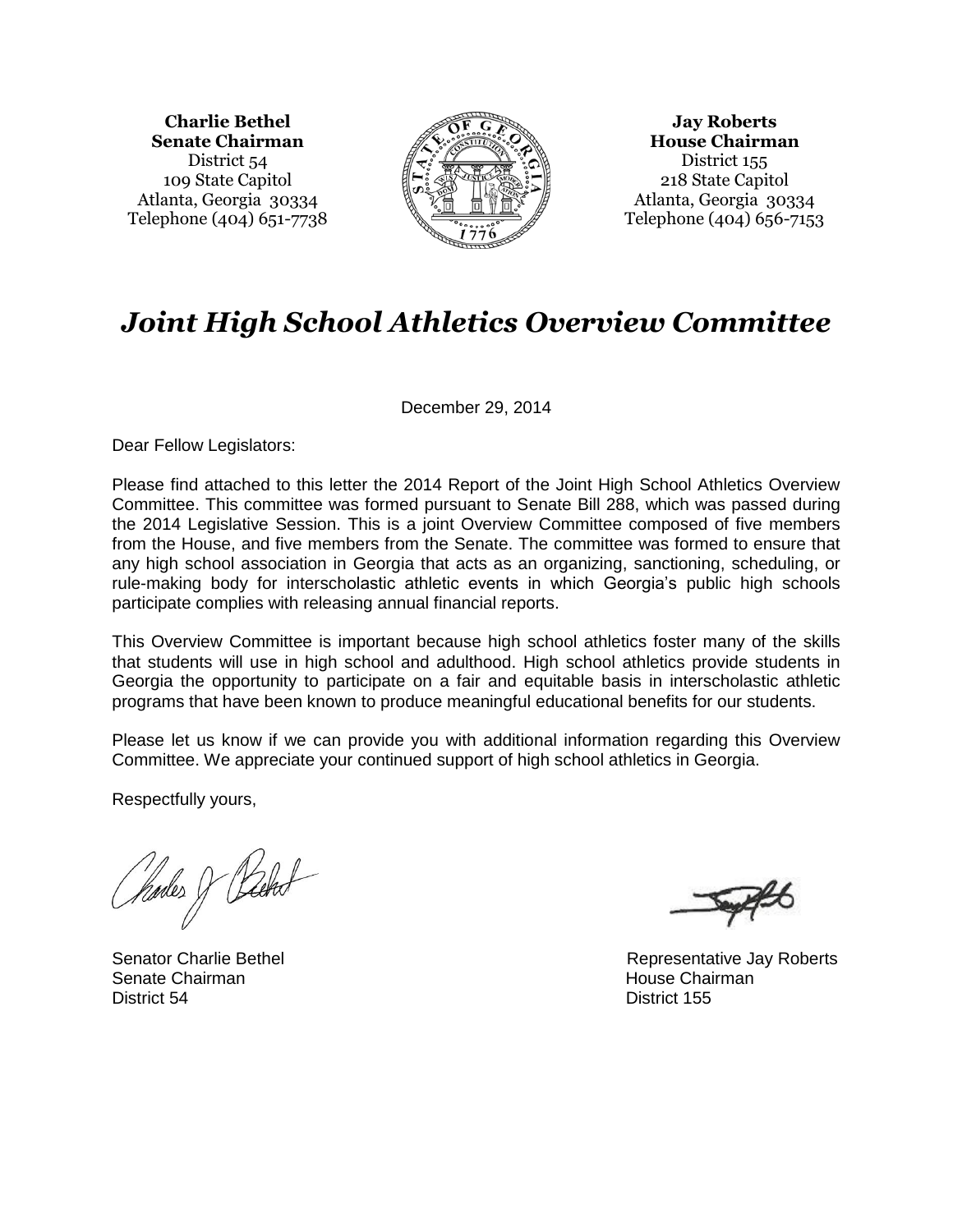

Jill C. Fike **Director** 

Angie Fiese Deputy Director

Senate Research Office 204 Paul D. Coverdell Legislative Office Building 18 Capitol Square Atlanta, Georgia 30334

Telephone 404.656.0015

Fax 404.657.0929

## **THE 2014 REPORT OF THE JOINT HIGH SCHOOL ATHLETICS OVERVIEW COMMITTEE**

Honorable Charlie Bethel **Honorable Jay Roberts** Co-Chairman Co-Chairman

Honorable Ed Harbison **Honorable Randy Nix Honorable Randy Nix** 

Honorable Renee Unterman Honorable Amy Carter Senator, District 45 **Senator**, District 45

Senator, District 54 **Senator**, District 54 **Representative, District 155** 

Senator, District 15 **Senator**, District 15 **Representative, District 69** 

Honorable Tyler Harper **Honorable Chuck Martin** Senator, District 07 **Senator**, District 49

Honorable Jeff Mullis **Honorable Ronnie Mabra** Senator, District 53 **Senator, District 63** Representative, District 63

Honorable Lindsey Tippins **Honorable Brooks Coleman** Senator, District 37 **Senator**, District 37 **Representative, District 97** 

> **Prepared by the Senate Research Office 2014**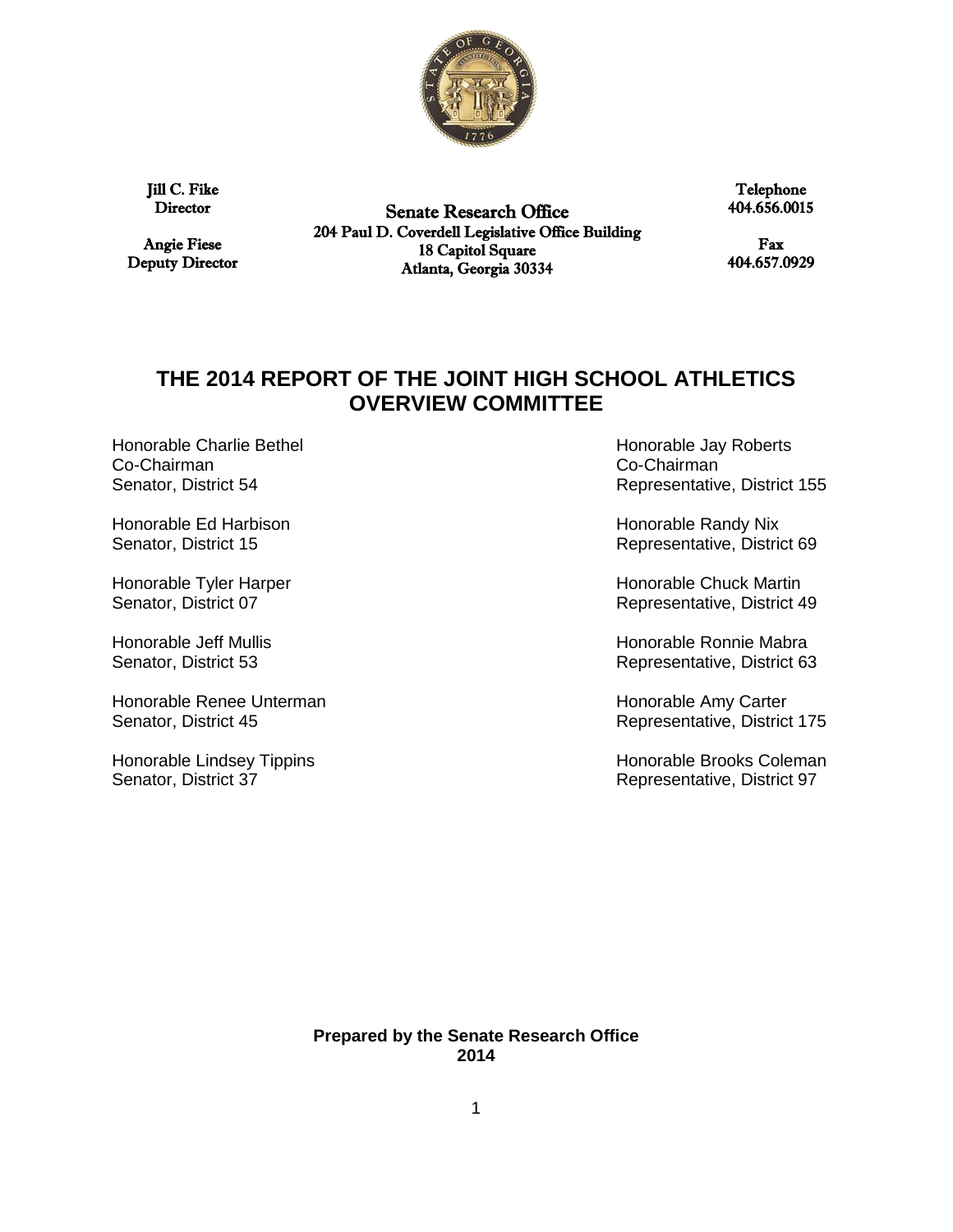### **TABLE OF CONTENTS**

| $\bullet$<br>$\bullet$<br>$\bullet$<br>$\bullet$ | IV. APPENDIX<br><b>SENATE BILL 288</b><br><b>INDEPENDENT AUDITORS REPORT</b><br><b>FINANCIAL STATEMENTS</b><br>NOTES TO FINANCIAL STATEMENTS |  |
|--------------------------------------------------|----------------------------------------------------------------------------------------------------------------------------------------------|--|

- GEORGIA HIGH SCHOOL ASSOCIATION'S (GHSA's) 2014-2015 BUDGET
- COMMITTEE QUESTIONS AND GHSA's ANSWERS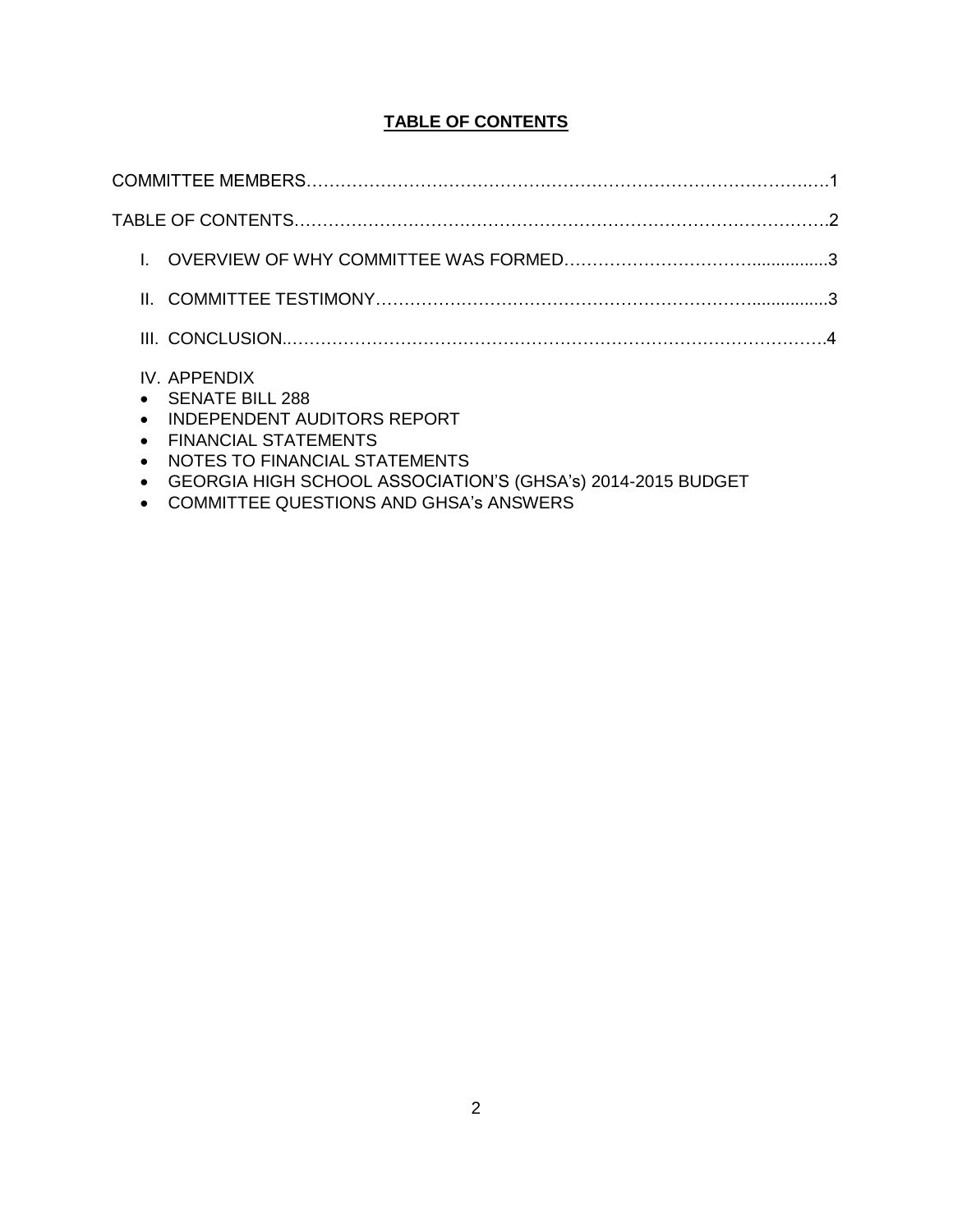#### **I. WHY HIGH SCHOOL ATHLETICS OVERVIEW COMMITTEE WAS FORMED**

The Joint High School Athletics Overview Committee (Overview Committee) was created pursuant to Senate Bill 288, which was passed during the 2014 Legislative Session. The Overview Committee is charged with reviewing the operations of Georgia's high school athletic associations and evaluating the fairness and equity in establishing and implementing its standards, including the promotion of academic achievement and good sportsmanship.

#### **II. COMMITTEE TESTIMONY**

Mr. Gary Phillips, Executive Director of the Georgia High School Association (GHSA), provided the Overview Committee with information regarding the organization. GHSA is located in Thomaston, Georgia. Their office personnel consist of the Executive Director, the Assistant Executive Director, and five other Associate Directors. GHSA's membership has grown in the past ten years, currently consisting of 451 public and private schools in the state of Georgia. The schools are divided into six classifications, based on enrollment or Full-Time Equivalent (FTE) counts. Each classification is then divided into eight regions of like-schools. The State Director, who is recommended by the Board of Trustees and then ratified by the entire Executive Committee, is responsible for the day-to-day operations of GHSA, and is authorized to interpret the rules, impose penalties, arrange State Tournaments and State Meets, and otherwise conduct the business of GHSA within the rules and guidelines adopted by the full State Executive Committee. However, everyone at GHSA answers to their Board of Trustees. Annual membership dues range from \$340.00 to \$985.00.

GHSA's mission is to promote education in Georgia from a mental, physical, and moral viewpoint; to standardize and encourage participation in athletics; and to promote sportsmanship and an appreciation for the study of music, speech, and other fine arts through region and state competitions.

The Overview Committee used this time to provide the GHSA staff with feedback they received from the public. Senator Bethel questioned the size of GHSA's Executive Committee and its ability to function with so many members. GHSA stated that reducing the size of the Executive Committee would require members to step down or vote themselves out, and none of the members were willing to do that. The Overview Committee: was concerned that constituents did not fully understand the rules of GHSA; expressed that constituents felt like they were not being heard by GHSA; and committee members wanted to be sure there would be equality between public and private schools. It was mentioned that GHSA was getting away from their mission statement, and was becoming all about the dollar. The Overview Committee wants to make sure it is all about the students, and that we are encouraging and providing our students the opportunity to participate in high school athletics. The Overview Committee was concerned that students were being turned away because of a lack of funding. Also, the Overview Committee questioned GHSA regarding their "application for hardship" process. GHSA assured the Overview Committee that it will be transparent. GHSA admitted that it was dealing with a record number of early year transfers and hardship appeals. GHSA stated they had seen over 375 appeals already and that this time last year the number was much lower. GHSA processed over 6000 transfers last year, and it appears that number will be higher for 2014-15. When Representative Martin asked exactly how many hardships were approved, GHSA responded by saying "The exact number is not known at this time; however, we approved more students than we denied." Representative Roberts commented on broadcasting fees and broadcast access, and asked about the associated fees and who was benefiting from the proceeds. GHSA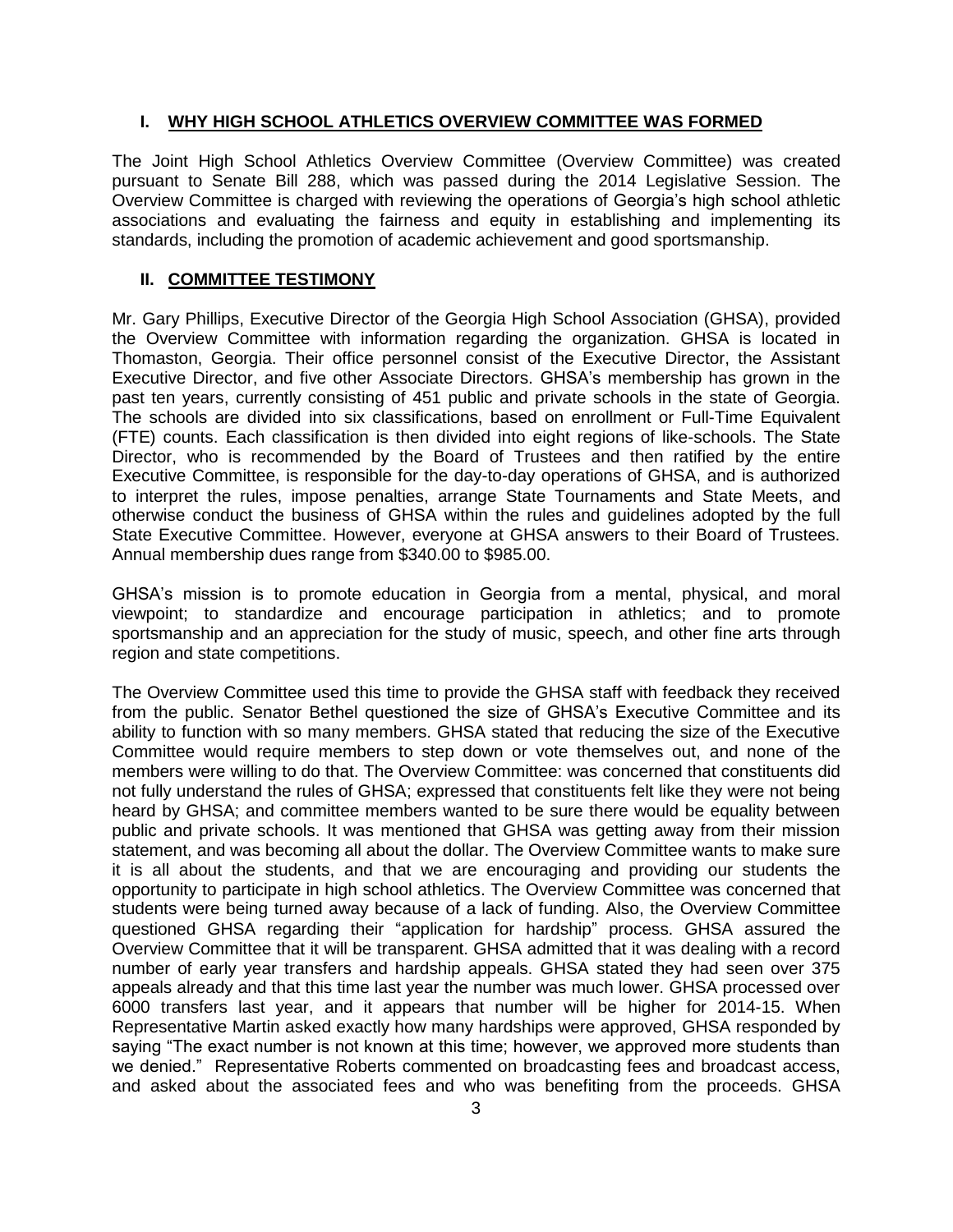explained that all radio, internet, and TV broadcast rights were the property of individual schools in the regular season. All broadcast rights are controlled by the GHSA office in the post-season. All fees charged in the regular season are kept by the school; all fees charged in the postseason are shared by the two competing schools and the GHSA.

#### III. **CONCLUSION**

According to GHSA, some of the issues discussed at the meeting are provided for in its by-laws. Any changes must be approved by the Executive Committee which meets bi-annually; once in April, and again in September. The next Executive Committee meeting will be held in late April 2015. Some issues may be discussed at this upcoming meeting. GHSA will also be considering plans for a reclassification process that will begin in late fall of 2015, to be implemented in cycle years 2016-18. It is the hopes of the Overview Committee that with the new leadership, GHSA will implement changes and be open to new ideas. GHSA realizes that they had some issues regarding public perception and stated they are working on resolving this issue. The Overview Committee will continue to monitor high school athletics in the state and intends to serve as a conduit for communication between GHSA and state government. GHSA and the Overview Committee members feel that GHSA is moving in the right direction.